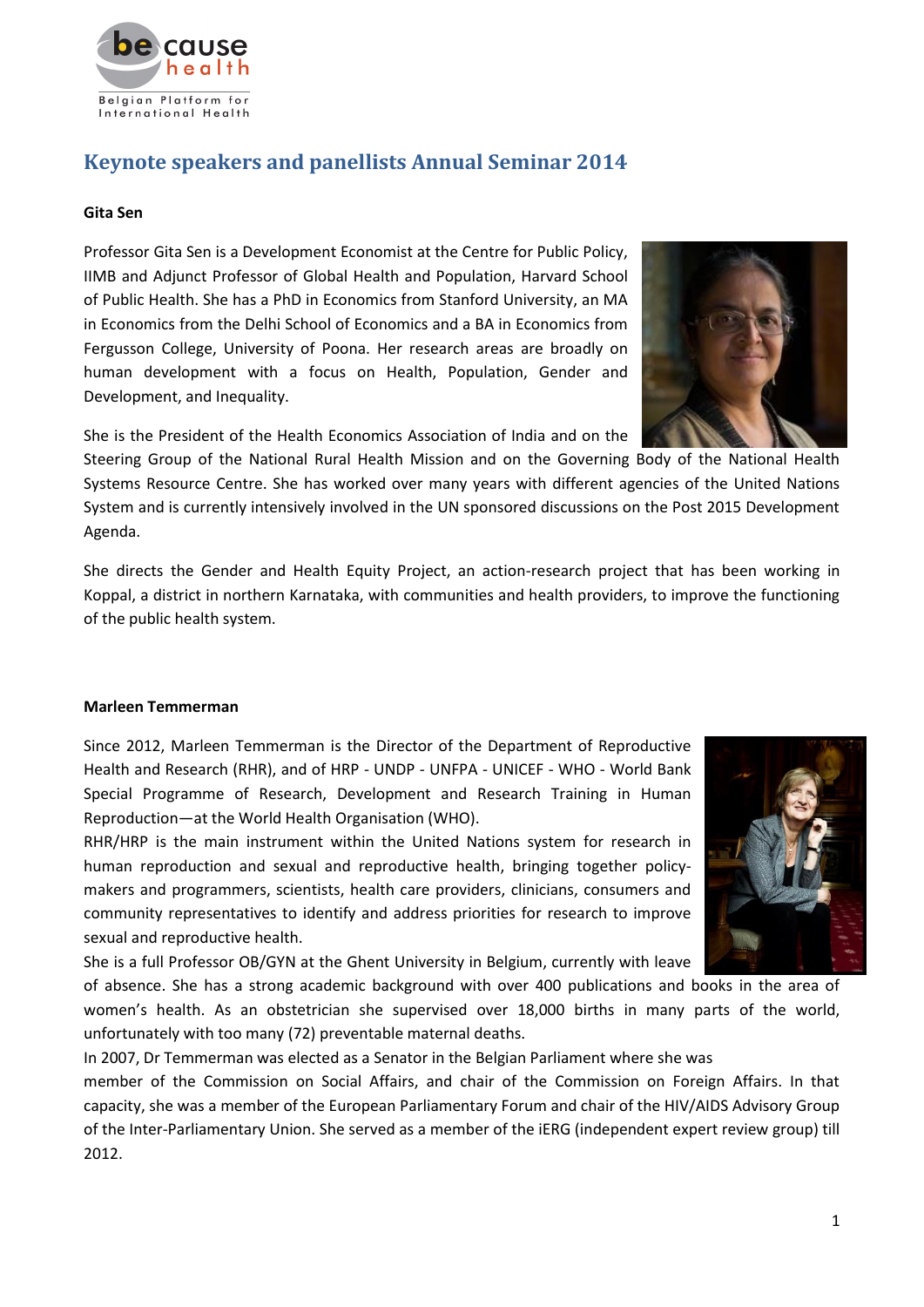### **David Woodward**

David Woodward is Senior Adviser to the Division for Africa, Least Developed Countries and Special Programmes at UNCTAD (the UN Conference on Trade and Development) in Geneva. He is the author of *Debt, Adjustment and Poverty in Developing Countries* (1992) and *The Next Crisis? Direct and Equity Investment in Developing Countries* (2001), and co-editor of Global Public Goods for Health (2003), and he has written numerous articles and discussion papers on a wide range of issues relating to the global economy, global economic governance, development, poverty and health.

David has previously been an economic adviser in the Foreign and

Commonwealth Office, technical assistant to the UK Executive Director to the IMF and World Bank, development economist in the Strategy Unit of the World Health Organisation, and Head of the New Global Economy programme at nef (the new economics foundation), as well as working with various development NGOs.

### **Dries Lesage**

Dries Lesage is professor international policy at the university of Ghent. His research focuses on the architecture of multilateral governance and important policy and reform processes within organisations like the UN, G20, OECD and IMF. Dries Lesage teaches courses on Theory of International Relations, Globalisation & Global Governance and the History of World Politics (1815-now). Dries Lesage is member of the Federal Council on Sustainable Development.

### **Marge Berer**

Marge Berer is the founding editor of Reproductive Health Matters, and an advisory group member and list serve coordinator of the International Campaign for Women's Right to Safe Abortion. She was chair (2002−2011) and remains a Steering Committee member of the International Consortium for Medical Abortion.

She also chaired Voice for Choice (2007−2009), a coalition of UK pro-choice organisations. She received the Olivia Schieffelin Nordberg Award for Excellence in Writing and Editing in the Population Sciences in May 2007. She was the first chairwoman of the Gender Advisory Panel, WHO Department of Reproductive Health and Research 1996−2001, and on the International Women's Advisory Panel, International Planned Parenthood Federation 1993−1998. She published a book in 1993 on women, HIV and SRHR, has published many articles and blogs, and been an advocate for abortion rights and reproductive and sexual health and rights internationally for almost 35 years. She regularly speaks in conferences and lectures on courses and also teaches writing for publication.





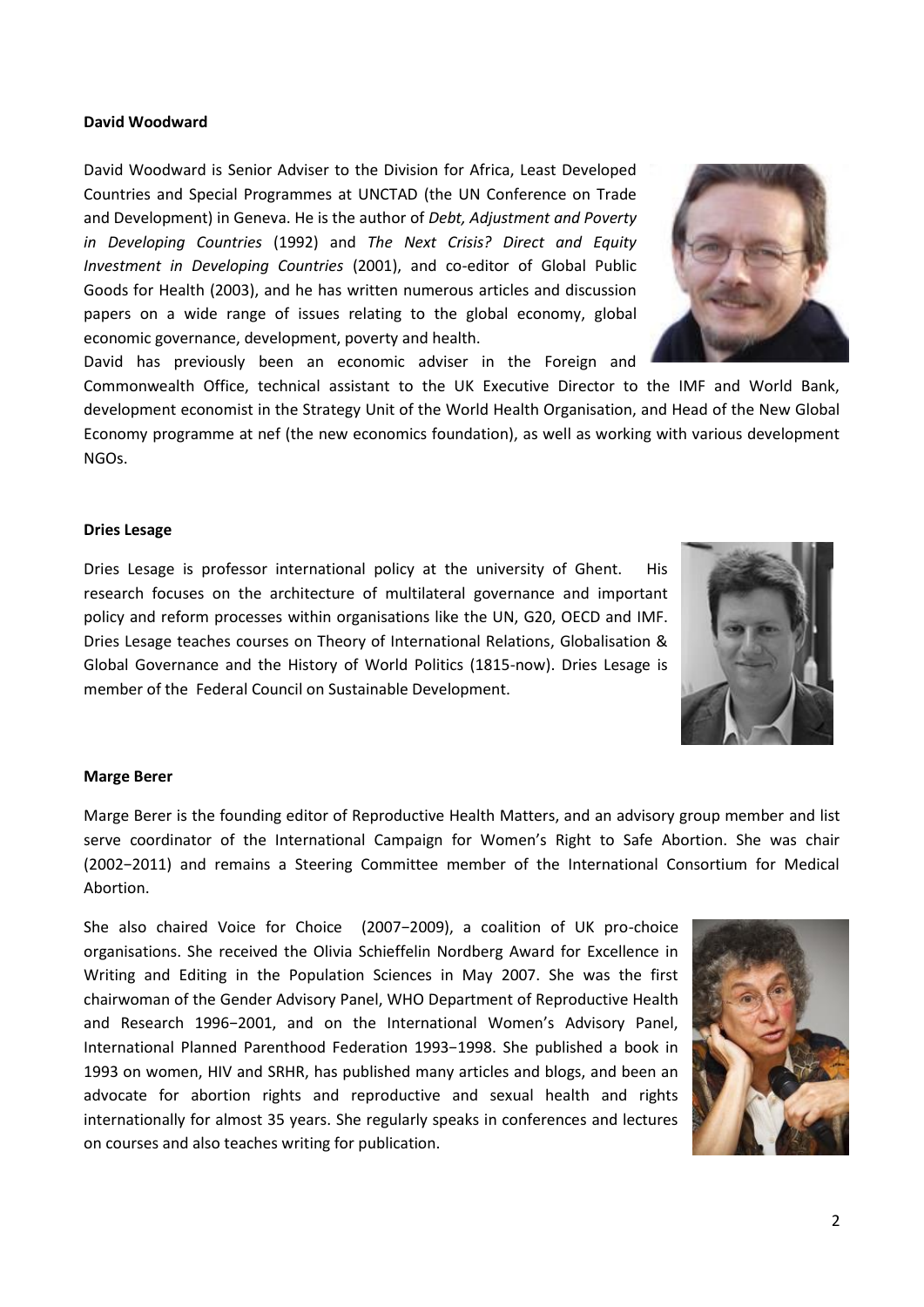# **Session 1: Advancing the right to sexual and reproductive health (EN)**

### *Summary*

The 1994 ICPD and subsequent agreements established global consensus on the necessity of universal access to sexual and reproductive health, including references to rights (SRHR), recognizing that these aspects of health are fundamental.

Partners from developing countries will present specific case studies that will address and concretize answers on the following questions: How to strengthen the role of civil society in policy development and implementation? What is the responsibility of the state in improving the right to sexual and reproductive health? How can actors in SRHR service delivery improve accountability towards the target groups they want to reach? How to effectively use the law for safeguarding and promoting sexual and reproductive rights? Following a moderated debate, collective policy recommendations will be formulated.

- Introduction by Rachel Hammonds (researcher in the Health Policy Unit of the Department of Public Health at Institute of Tropical Medicine, Antwerp, Belgium).
- Presentations with case studies: maximum 10 minutes each:
	- o Susana Chavez, Promsex, Peru
	- o Marites Bacunata, Advocates for Community Health, Philippines
	- o Efrain Soria, Equidad, Ecuador.
- Debate & questions (40 minutes)
- Roundup & formulation of collective policy recommendations

# **Rachel Hammonds, Health Policy Unit, Institute of Tropical Medicine, Belgium**

Rachel Hammonds is a graduate of McGill University (political science) and the University of Ottawa (common law) and is a NY licensed attorney. Her professional experience has mainly been based in academic settings including Comenius University, Slovakia, the Harvard School of Public Health, US and the Institute of Tropical Medicine, Antwerp, Belgium.

Her current research focuses on identifying approaches to strengthening the evidence base of the added-value of human rights based approaches to international health policies and programmes. Since 2010 she has worked as a researcher in the Public Health Department at the Institute of Tropical Medicine,

Antwerp and is a member of the Law and Development Research Group at the University of Antwerp's Faculty of Law.

### **Susana Chávez, Director Promsex, Peru**

Ms Chávez is obstetrician graduated from the Universidad Nacional Mayor de San Marcos. She has a Master in Public Health from the Universidad Peruana Cayetano Heredia and specialized in sexual and reproductive health and public policy at the Institute for Health Policy and Social Science, University of California, San Francisco.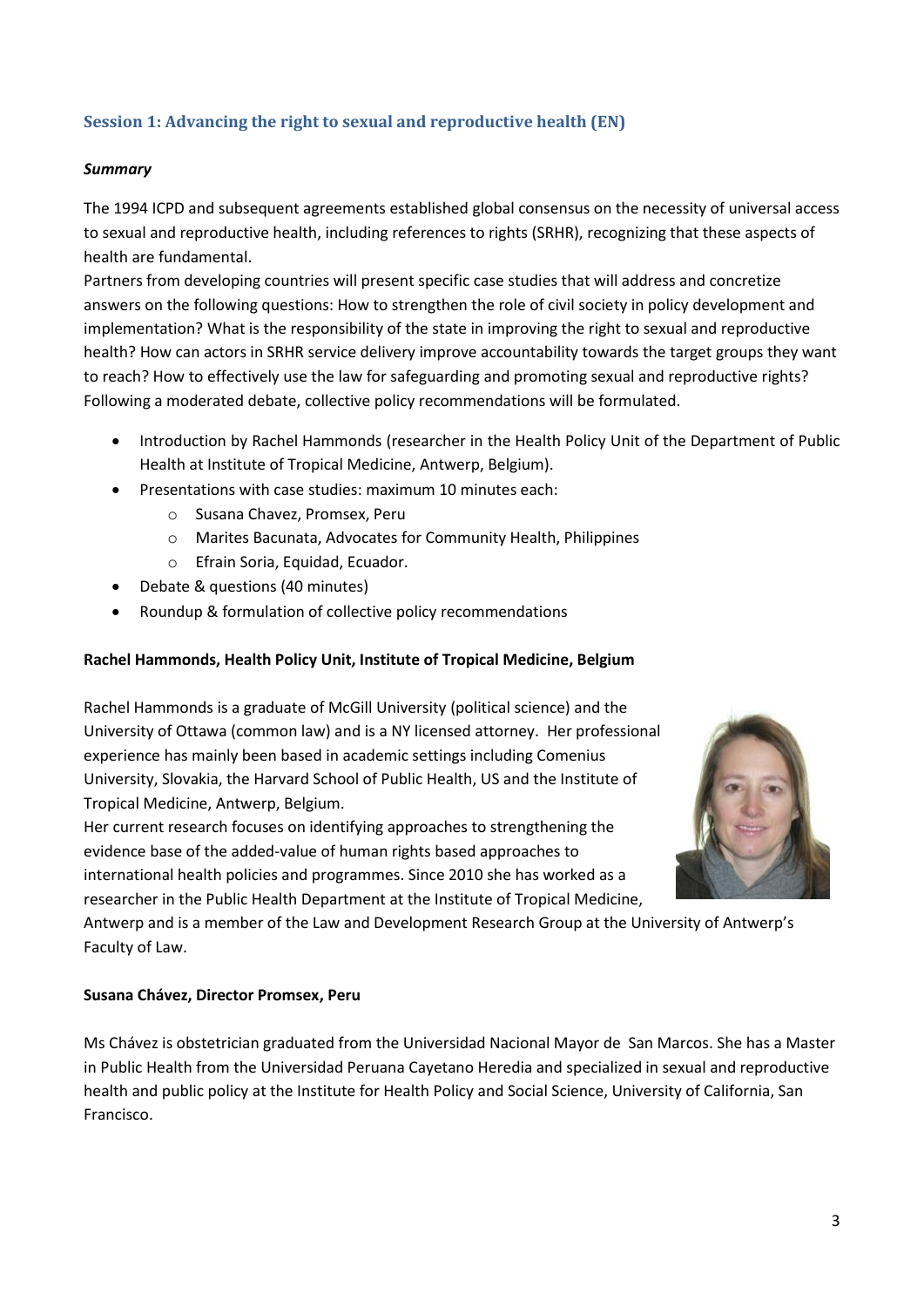She has served as advisor on sexual and reproductive health in the Project ReproSalud of the Movement Manuela Ramos in partnership with USAID. She was programme coordinator at the Centre for Peruvian Women Flora Tristan, consultant for the Population Fund and Project ParSalud I and advisor of the senior management of the Ministry of Health. She has conducted various studies and research in the field of sexual and reproductive health and developed several publications and articles. She is currently a member of the Ethics Committee of the National Institute for Health and Executive Secretary of the Latin American Consortium against Unsafe Abortion.

She is a founding member of Promsex. Between 1994 and 2000 she was advisor on reproductive health for the project ReproSalud and for the Manuela Ramos Movement. She has been in charge of the design and monitoring of community interventions in reproductive health, boosted by community-driven organizations of rural and peri-urban women in various regions of the country.

She was a fellow of the Institute of Public Policy about Reproductive Health in the University of San Francisco, USA, between 2000 and 2001. Between 2002 and 2004, she served as programme coordinator of sexual rights and citizenship in health in the feminist NGO Centre Flora Tristan.

# **Marites Bacunata, Advocates for Community Health, The Philippines**

Dr. Marites Bacunata has been working with peasants and indigenous people in neglected areas of the countryside for more than 20 years. Her commitment to serve started while she was still a college student. She spent most of her semestral break working on community integration and this strengthened her commitment. Together with fellow doctors, she formed Advocates for Community Health in 2001, to serve as channel of support and resources for their community projects and empowerment. At present, she is practicing as OB-Gyne and is a Fellow of the Philippine Obstetrical and Gynecological Society, but she is still actively involved in

working with the remote communities in rural areas. She still spends her free time giving health trainings to Barrio Health Workers (BHWs). Even her private practice is open for the less privileged. She has helped many women not only to give birth, but more so, during their period of depression and anxiety where counselling is an indispensable tool, to alleviate their symptoms, and encourage them to fight for their rights.

# **Efrain Soria, Coordinator Equidad, Ecuador**

Efrain Soria Alba is the President of "Fundacion Ecuatoriana Equidad", a non-profit organization which promotes LGBT rights in Ecuador. As a gay activist, Efrain has years of experience working together with the Equadorian Ministry of Health, UNAIDS and Latin-American civil society organisations and focuses mostly on human rights, sexual diversity and HIV/AIDS related issues. He has been a representative of the Multi-Sectoral Committee on HIV/AIDS in Ecuador and collaborated on a manual for HIV/AIDS counselling for the Ministry of Health, a clinical guide to ensure equity for gay men and MSM and coordinated several campaigns against homophobia and GLBTI pride activities.





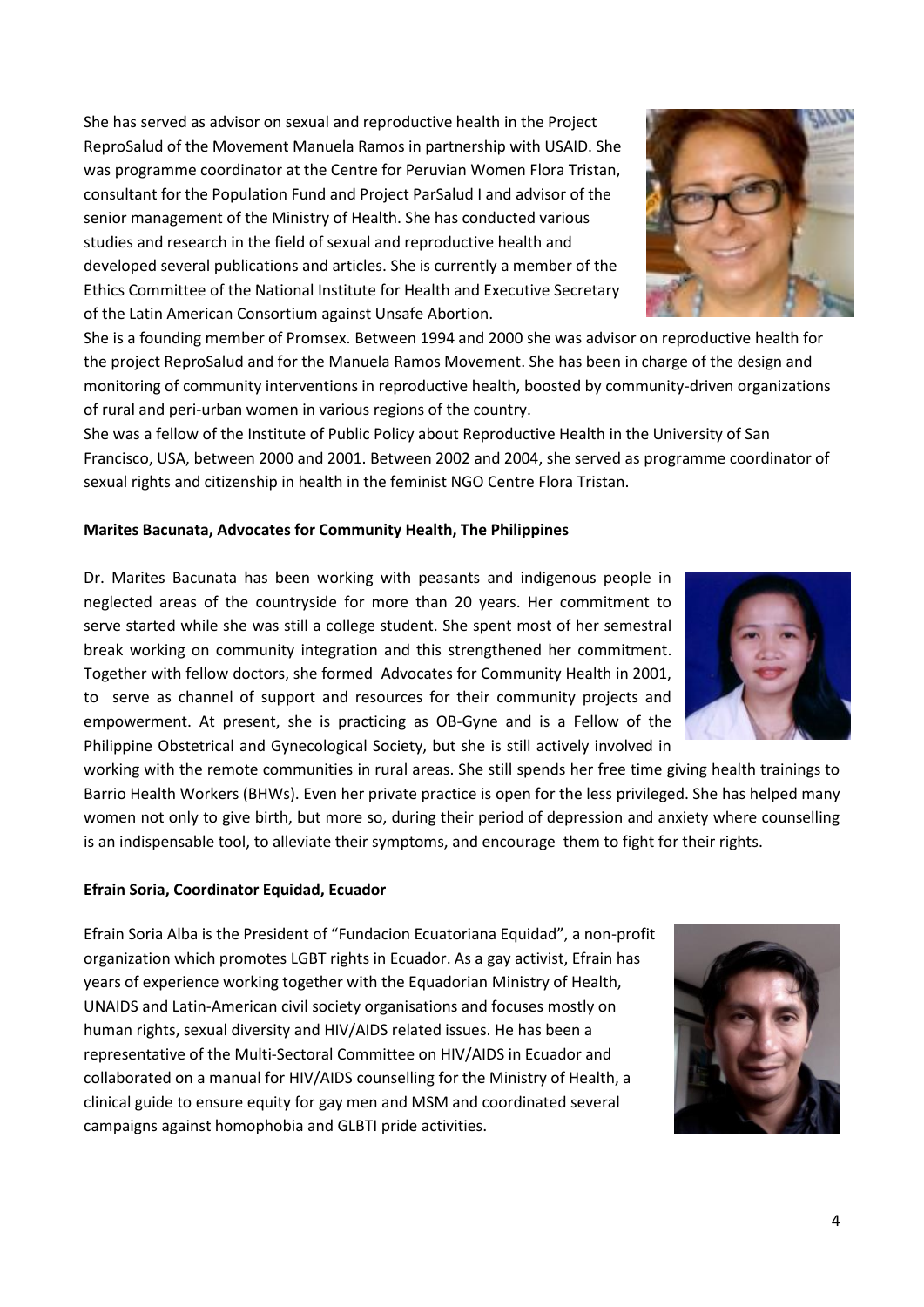# **Session 2: Strengthening health systems, integrating SRHR (EN – FR)**

### **Sommaire**

Le thème de cette session est tellement large qu'on pourrait y consacrer un atelier entier. Dans cette session très courte, 5 présentations défileront, autour de deux axes principaux :

- Des initiatives avec focus sur les droits sexuels et reproductifs peuvent-ils contribuer au renforcement des systèmes de santé dans leur ensemble ?
- Le renforcement des systèmes de santé contribue-t-il à un meilleur respect de la SDSR ?

Méthodologie : présentations de 5 cas sous forme classique suivi de discussions en groupe.

- **Introduction**
- Cas (15 ') : Nathalie MAULET, Santé Publique, IRSS/UCL Influence des perceptions de la Santé Sexuelle et Reproductive des chercheurs et personnels de santé sur la mise en œuvre de leur propre programme. Analyse réflexive des parties prenantes d'une recherche-action sur la Santé Sexuelle et Reproductive des Adolescents au Niger.
- Cas (15') : Pacifique MUSHAGALUSA, AAP Sud Kivu Contribution du Financement Basé à la Performance à l'intégration des activités SSR dans le système de santé - Cas de 4 ZS du Sud Kivu/RDC 2013 - 2014
- Cas (15') : Christiane Bosman, D.E.F.I. La réforme de l'enseignement paramédical au Burundi construction de référentiels dans le domaine SDSR
- Cas (15') : Jean Marie IPAY,MD,MPH, Conseiller Médical Régional de MEMISA et Ernesto Papa, Conseiller Médical MEMISA Belgique en RDC, Chef de Mission : Lutte contre la mortalité Maternelle et Néonatale: mise en place d'un transport organisé des urgences obstétricales et médicales/chirurgicales avec la participation communautaire
- Le cas du District de Mosango en RDCongo : Séverine Caluwaerts MD, MSF/IMT Une question d'accès: réduction de la mortalité maternelle en Afrique: l'expérience MSF au Burundi rural
- Chaque session sera suivi d'un moment Q&R de clarification.
- Discussion

# **Nathalie Maulet, Institut de Recherche Santé et Société, Université Catholique de Louvain**

Nathalie Maulet is a PhD candidate in Public Health. Her research interests include Reproductive Health with a focus on maternal morbidity, Health System organisation and Mixed Methods Research.

In 2010, she joined the Institute of Health and Society (UCL) to work on an Adolescent Sexual & Reproductive Health research-action in Sub-Saharan Africa. Before getting involved in research, she worked for 7 years as a Gender Officer within the United Nations in West and Central Africa. She also holds a degree in social communication and a postgraduate diploma in international development.

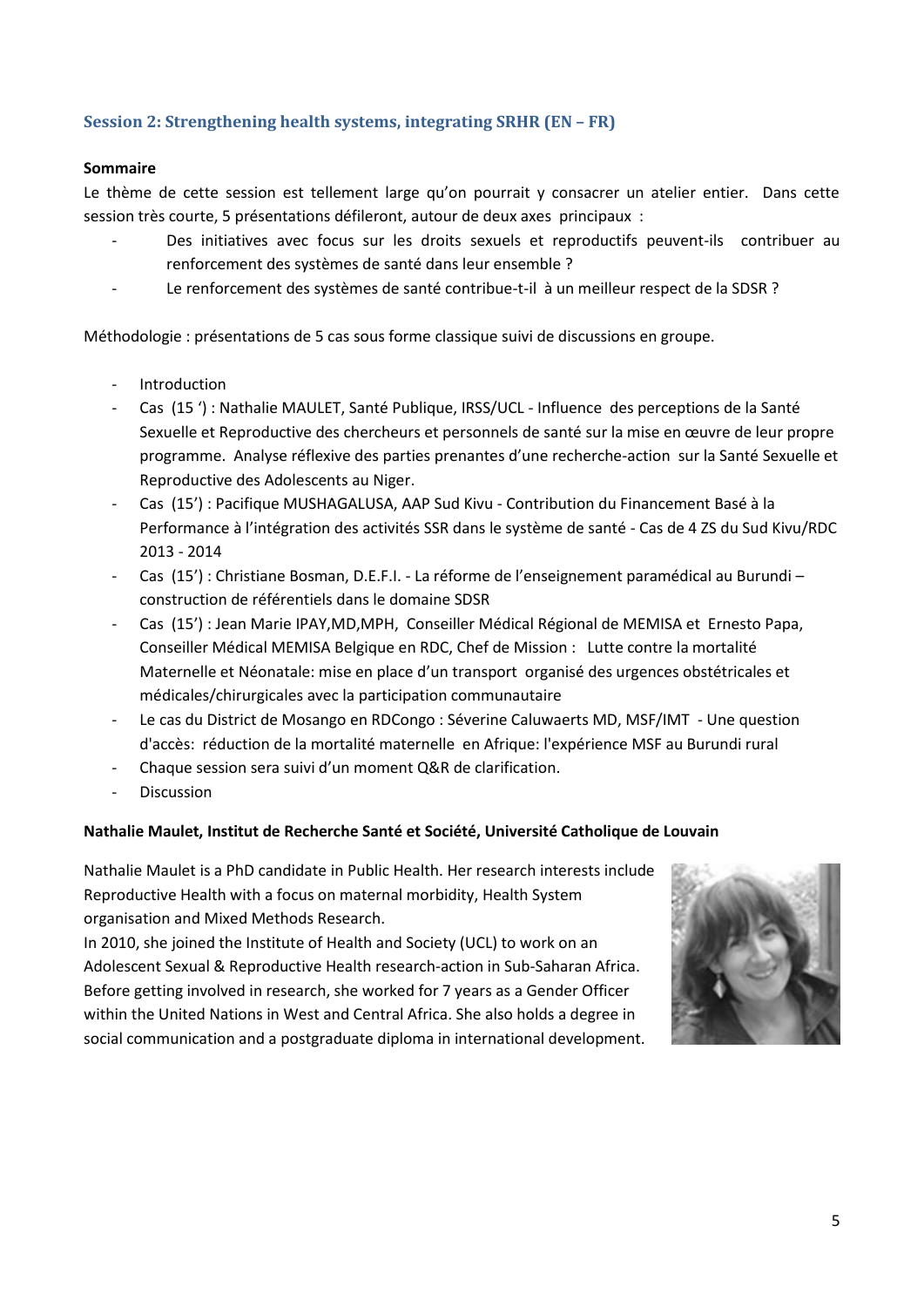### **Pacifique Mushagalusa, AAP Sud Kivu, R.D. Congo**

Pacifique Mushagalusa Salongo, né à Bukavu/RDC en 1973, est Economiste, titulaire d'une Maitrise en Santé Publique option Economie de la Santé de l'Ecole de Santé de l'Université de Kinshasa et d'une Formation Courte en Politiques de Santé de l'Institut de Médecine Tropicale d'Anvers (IMT). Il travaille dans la gestion des programmes de santé en RDC depuis plus de 10 ans et coordonne depuis 2006 l'Agence d'Achat des Performances (AAP Sud Kivu) qui pilote le Programme multisectoriel de Financement Basé sur la Performance dans la Santé, l'Education, l'Administration Territoriale et le Développement Rural. Les domaines d'intérêt

sont les politiques et financement de la santé, le FBR. Facilitateur des cours internationaux sur le FBR, il a également participé à plusieurs conférences nationales et internationales sur le financement et système de santé en tant qu'expert.

### **Christiane Bosman, D.E.F.I., Belgique**

Consultante indépendante, psychopédagogue, experte dans le développement des compétences et l'ingénierie de la formation. Elle mène des projets de coopération, principalement en Afrique dans le cadre de l'élaboration de programmes de formation professionnelle en termes de compétences, plus particulièrement dans le domaines des métiers de la santé.

### **Jean-Marie Ipay Itha, Conseiller Médical Régional de Memisa, R.D.Congo**

Dr Jean Marie IPAY ITHA, de la RDC, Docteur de formation, spécialiste en santé publique, expert en FBP et en santé de reproduction, a travaillé comme Médecin des Hôpitaux, Médecin Chef de District, Encadreur Technique provincial en système des soins en RDC et actuellement Conseiller Médical Régional chez Memisa Belgique.

# **Séverine Caluwaerts, Doctors without Borders & Institute of Tropical Medicine, Antwerp**

Dr. Séverine Caluwaerts became an obstetrician/gynecologist in 2007 in Belgium, her home country. During her residency she spent one year in South Africa where she took care of a large population of HIV-positive women. Afterwards she did a 6-month postgraduate in Tropical Medicine and International Health and worked a few months in Ghana in a mission hospital. She then undertook her first assignment with MSF in 2008 in Sierra Leone, which she has revisited several times. She has also worked in the Democratic Republic of Congo, Niger, Burundi, Pakistan and Afghanistan in MSF's maternal health projects. When she is not in the field with MSF, she works in Belgium, mainly with HIV-positive women and is involved in teaching medical students and midwives. She just finished a Masters in Public Health at Liverpool University.







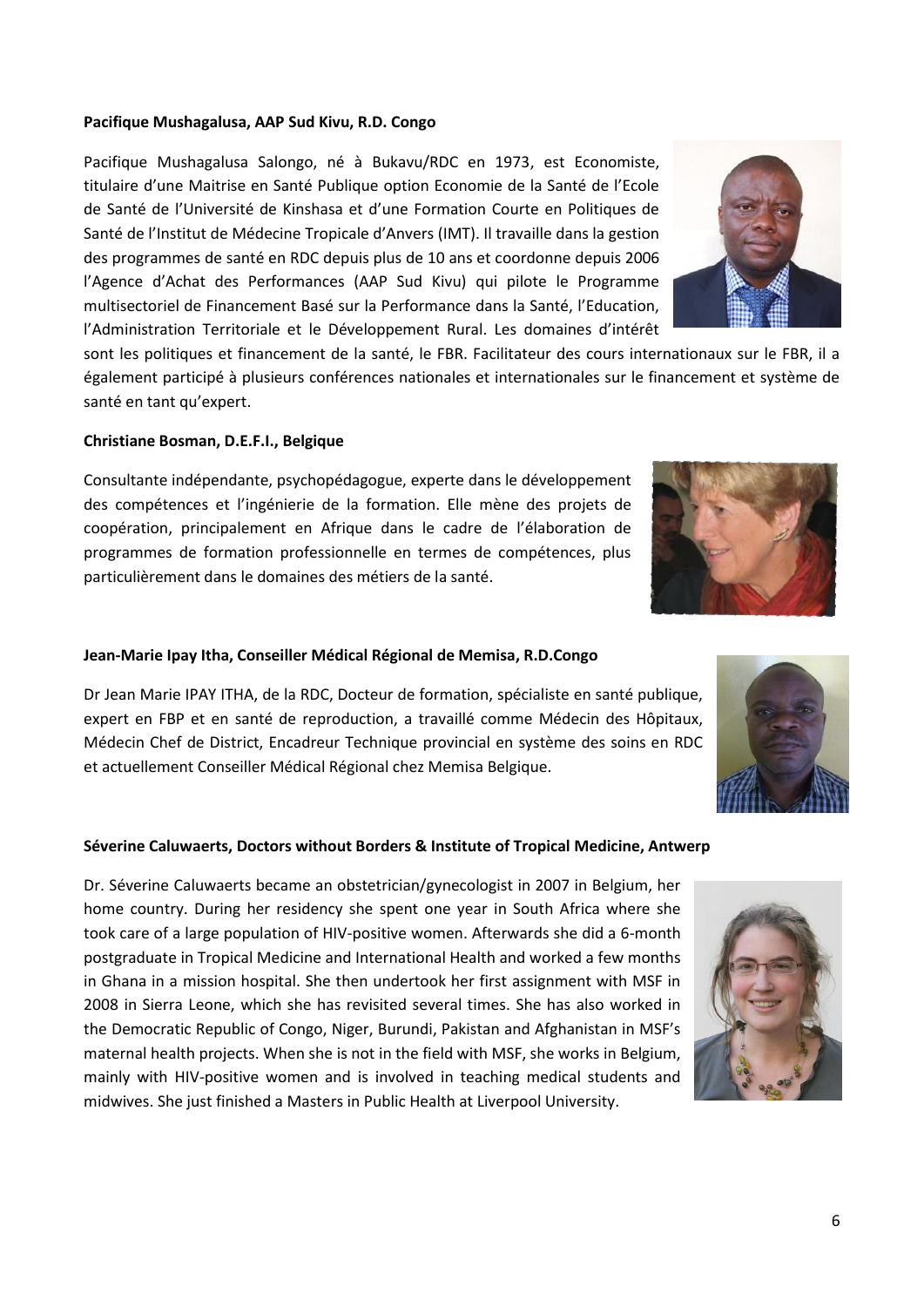# **Session 3 : Besoins des adolescents et des jeunes en matière de SDSR (FR)**

#### **Summary**

There have never been more young people in the world. Health systems fail to deliver sufficiently on the sexual and reproductive health needs of adolescents and young people, just when they need it the most. We want to explore the status of SRHR needs and corresponding services for young people in developing countries through their own stories and scientific research. We will question:

- what youth-friendly sexual and reproductive health services look like?
- what the role of governments is in advancing the SRHR of young people?
- how to empower adolescents and young people to advance their SRHR?
- what the specific needs are of vulnerable young people?

#### **Methodology :**

Introduction – Moderation: Eef Wuyts (IPPF) (10')

*Presentation 1* : **Dialikatou DIALLO** (Senegal) – *SRHR services for adolescents in Senegal + Q&A (20')*

*Presentation 2* **: Nadia NDAYAKEZA** (RNJ+, Burundi) – *Youth Dialogues - Young Women living with HIV in Burundi + Q&A (20')*

*Presentation 3* **: Kristien MICHIELSEN** (ICRH, Belgium) – *Acces to healthcare for adolescents, attitudes of health care providers + Q&A* (20')

Discussion and formulation of recommendations (20')

### **Dialikatou Diallo, MAJ Sénégal**

Dialikatou Diallo est la présidente National du Mouvement d'Action des jeunes du Sénégal et de la sous région Afrique de l'ouest Francophone. A ce titre, elle représente les jeunes au niveau des différentes instances de gouvernance de l'A.S.B.E.F., l'Association Sénégalaise pour le Bien Etre Familial. Elle est étudiante, en troisième année, en Droit des Affaires à l'Institut Supérieur de Management (I.S.M) de Dakar.



### **Nadia Ndayikeza, Réseau National des Jeunes vivant avec le VIH/SIDA (RNJ+), Burundi**

Nadia NDAYIKEZA est une jeune femme Burundaise de 29 ans. Vivant avec le VIH, elle est membre actif dans le Réseau National des Jeunes vivant avec le VIH/SIDA (RNJ+). Ce réseau a été installé en 2004 et réunisse des jeunes séropositifs dans 14 provinces du pays. Ils sensibilisent entre 500 à 800 jeunes par ans par le témoignage. Nadia est aussi conseillère dans le Centre Conviviale des Jeunes du RNJ+. Un centre que non seulement offre des conseils et des tests de VIH gratuit pour les jeunes mais est aussi géré par des jeunes vivant avec le VIH/SIDA. Récemment Nadia à commencer sa propre «Project des préservative féminine» dans lequel elle éduque les jeunes femmes sur l'utilisation des

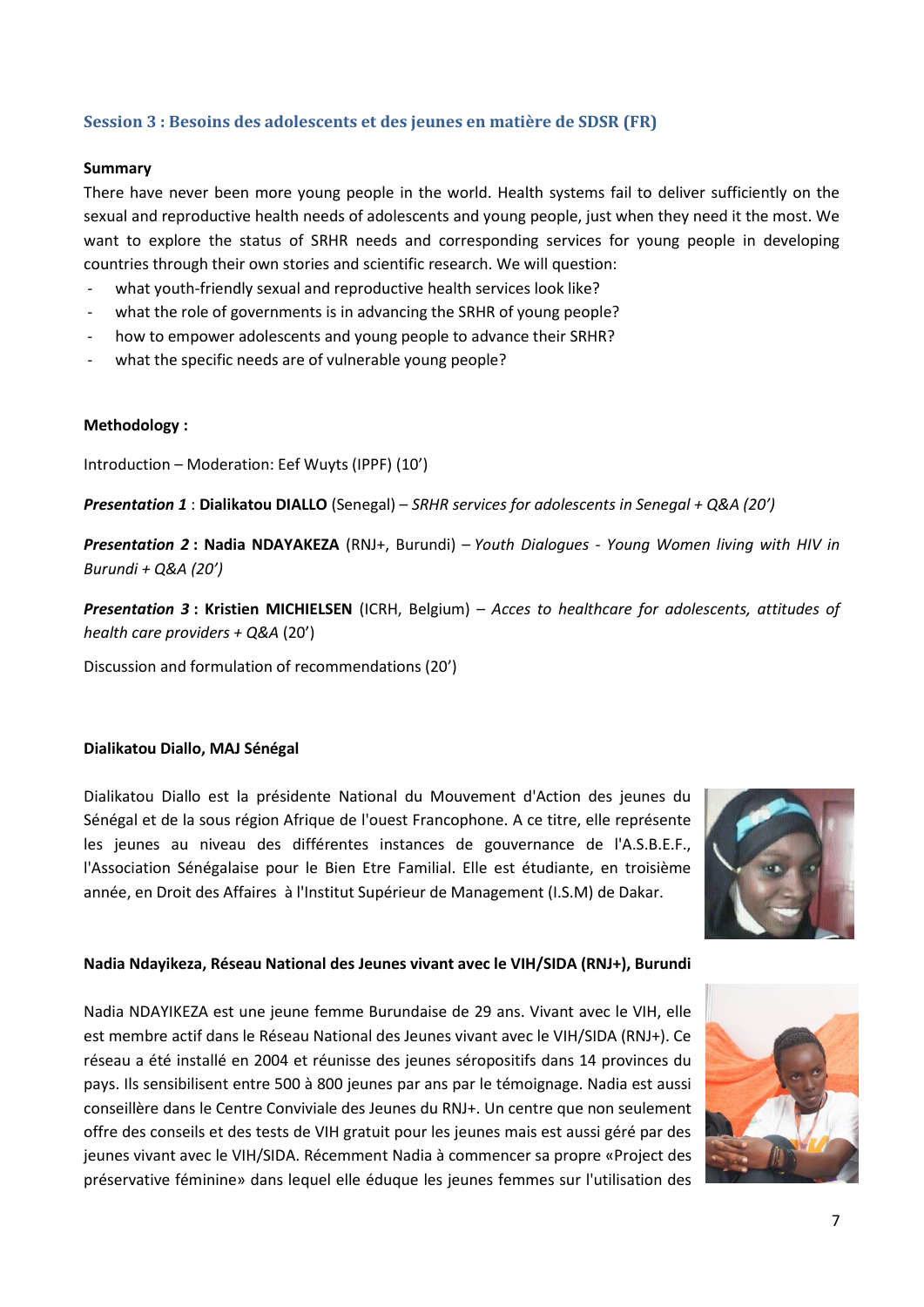préservatifs féminins et fait des recherches sur la façon dont les fournisseurs de services profil de ces méthodes de contraception à leurs clients. Enfin, Nadia est un point focal pour le programme Link Up, où elle est impliquée dans la plaidoyer en direction du gouvernement du Burundi, concernant la santé et les droits sexuels et de la reproduction des jeunes.

# **Kristien Michielsen, Belgium**

Kristien Michielsen is a political scientist working on the social aspects of sexual and reproductive health, more specifically on the vulnerable population of adolescents and young people. She obtained her PhD in Social Health Sciences from Ghent University on the topic of effectiveness of HIV prevention in sub-Saharan Africa and is currently working as a post-doctoral assistant at the International Centre for Reproductive Health (ICRH, Ghent University).

# **Eef Wuyts, International Planned Parenthood Federation, European Network, Belgium**

Eef Wuyts is the International Advocacy Manager at the European Regional office of IPPF, responsible for the promotion of sexual and reproductive health and rights especially in the context of the EU as a global actor. She oversees the liaison function between IPPF European Network and the EU institutions and she is responsible for the implementation of European wide advocacy projects. With an academic background in economics and social sciences as well as a 10 years' experience in the domain of development cooperation, she became a specialist in advocacy in the fields of global health, gender equality and women's rights as well as empowerment of vulnerable populations. In that context, she is focusing extensively on the empowerment of young people to advance their own rights and is fighting for their active participation in decision making processes at national, regional and international level.



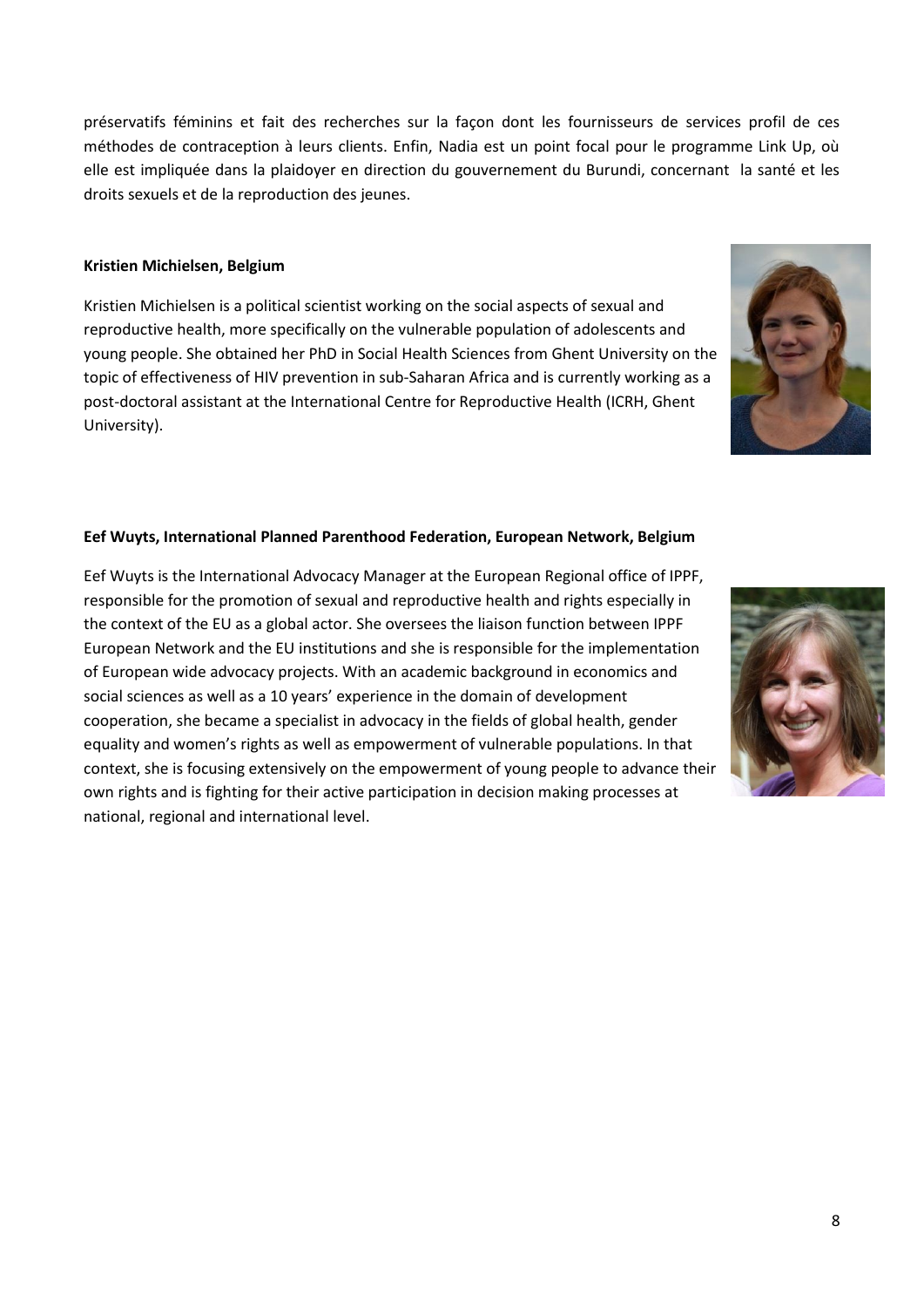# **Session 4: A multi-sectoral approach: SRHR beyond the health sector (EN – FR)**

### **Summary**

Experience has demonstrated that the fight against HIV and AIDS has benefited from a multi-sectoral approach. In this session we want to illustrate how the multi-sectoral approach can be used to promote SRHR. We concentrate on:

- lessons learnt from HIV/AIDS;
- good practices in the promotion of SRHR in sectors other than the health sector;
- the role of the health sector in and the obstacles of a multi-sectoral approach to SRHR.

# **Methodology :**

Introduction – Moderation: Marleen Bosmans (BTC)

*Presentation 1 (ENG)* : **Henk VAN RENTERGHEM** (UNAIDS) – *Lessons learnt from the multi-sectoral approach in the fight against HIV/AIDS (15')*

*Presentation 2* **(ENG ?): Albert TUYISHIME** (HIV Division of the Rwanda Biomedical Center, Rwanda) – *Multisectoral approaches to HIV/AIDS in Rwanda (15')*

*Presentation 3* **(FR): Marine JACOB** (Burundi) – *Project Police SRHR education in the police corps* (15')

**Presentation 4 (ENG): Marc-Pieter VAN DEN HEUVEL** (Ruthers WPF, the Netherlands) – *Mencare+ engaging men and boys for better SRHR outcomes* (15')

# **Q & A + Discussion and formulation of recommendations** (25')

### **Marine Jacob, BTC, Burundi**

Marine Jacob is a Technical Junior Assistant working for the Police Project at the Belgian Development Agency. Since October 2013, she supports the implementation of communication strategy of the Ministry of Public Security. She assisted the communication cell in the setup of relevant communication vectors. Previously, she gained working experience in various institutional, research and third sectors. She holds a double master's degree in External Relations of the European Union and in Human Rights Law from the College of Europe (Poland) and the University of Saint Louis (Belgium) respectively. Her fields of research interests includes the reform of the security sector.



### **Albert Tuyishime, Biomedical Center, Rwanda**

Dr Albert Tuyishime is the Director of HIV and other diseases Planning Unit in Rwanda Biomedical Center, an agency affiliated to the Ministry of Health, which has HIV programme design and implementation in its mandate.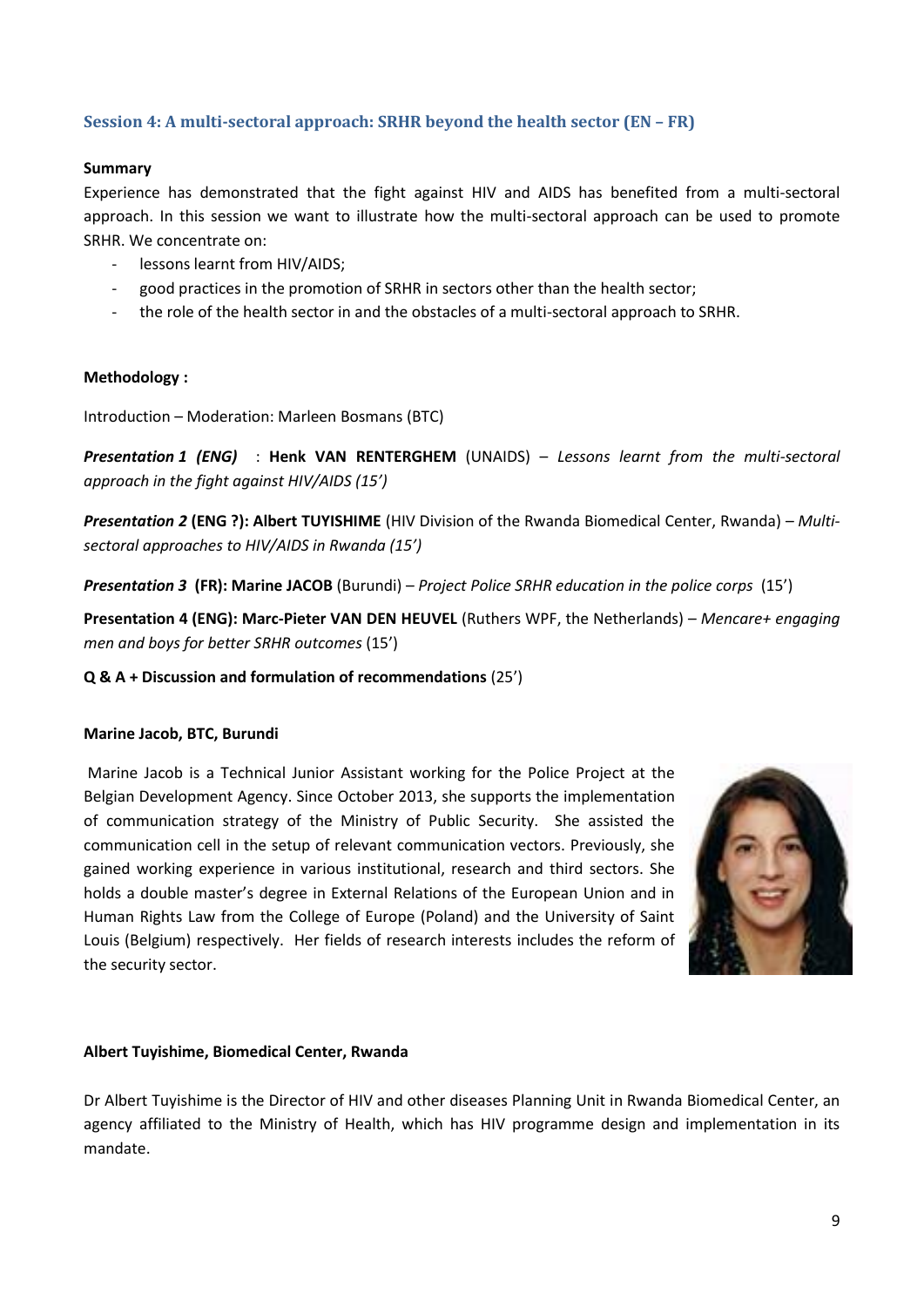Dr Tuyishime has played a technical role in the development of EDPRS 2 (Economic Development and Poverty Reduction Strategy 2013-2018) which is a national guiding strategy that all sectors in country have to refer to while setting their priorities and/or developing their specific strategies. In addition to HIV programme planning in the health sector, Dr Tuyishime ensures that it is mainstreamed in other sectors (e.g.: education, agriculture,…) as stipulated in EDPRS 2.

Recently, Dr Tuyishime has been key to the development of the latest HIV National strategic plan 2013-2018 (in the context of external funding decreasing) drawn on lessons learnt from an effective integration of the HIV



programme in the health system as well as national guiding strategies. He is also a member of the National Network of Planners, and a regular speaker on HIV programming. He is a Member of the Joint Health Sector Review Committee (formed by all Stakeholders in the health sector) that monitors and evaluates the national Health programs and their interfaces with other sectors.

#### **Henk Van Renterghem, UNAIDS**

Henk Van Renterghem is a Belgian national and is currently working as Senior HIV Prevention Advisor in the Department of Rights, Gender, Prevention and Community mobilization at the Joint United Nations Programme on HIV/AIDS (UNAIDS) in Geneva. He has over 20 years of experience of working in HIV, public health and international cooperation. Before moving to UNAIDS headquarters in Geneva, he was based in Namibia as UNAIDS Country Coordinator and in Johannesburg as Programme Advisor in the UNAIDS Regional Support Team for Eastern and Southern Africa. From 1997 to 2005 Henk worked in Burkina Faso with the International HIV/AIDS Alliance and UNFPA on strengthening civil society



and integrated community responses to HIV and AIDS. Previously he worked for the Scientific Institute of Public Health - Louis Pasteur and for the Institute of Tropical Medicine in Belgium as a research assistant on various HIV and AIDS related projects. He studied at the University of Ghent, Belgium.

#### **Mark-Pieter van den Heuvel, Rutgers WPF, The Netherlands**

Mark-Pieter van den Heuvel works for Rutgers WPF as an advocacy officer for the MenCare+ programme, a 4-country initiative to promote men's involvement as equal, responsive, nurturing and non-violent fathers and caregivers. Within his work he also advocates for increased access, uptake and quality of sexual and reproductive health and rights services for young people, especially underserved groups. He is a proud father of two young daughters and by that he is experiencing the relevance (and joy!) of being an involved, caring and loving dad, right from the start. Mark-Pieter van den Heuvel studied Development Economics and International Development at the University of Nijmegen.

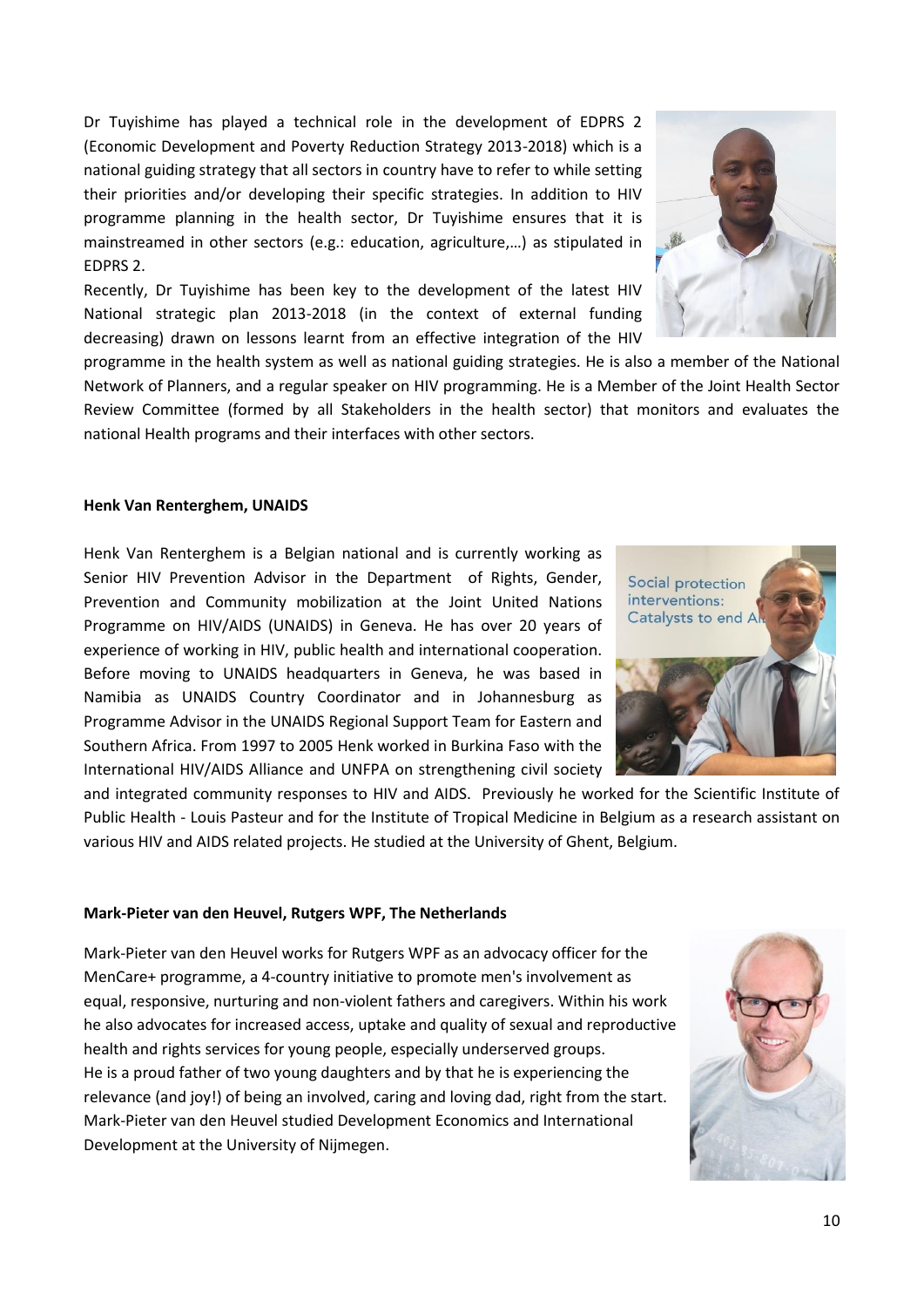# **Session 5 : Favoriser l'égalité entre hommes et femmes, en améliorant les SDSR (FR)**

#### **Sommaire**

Dans le large thème de l'égalité hommes - femmes et l'*empowerment*, la session traitera principalement de :

- Quels enseignements a-t-on tirés de l'intégration d'une approche basée sur le genre dans la mise en œuvre de la santé et des droits sexuels et reproductifs (SDSR) et plus spécifiquement dans l'implication des hommes dans la SDSR ?
- Comment renforcer l'*empowerment* des femmes afin qu'elles deviennent des actrices de changement et participent à lutter contre les violences de genre ( cas de la 1325)?

#### Méthodologie :

- Introduction Modération: Thérèse Delvaux (IMT)
- Témoignage 1 : Seydou Niang (Tostan, Sénégal) questions/ réponses
- Témoignage 2 : Jeanne Bitsure (Représentante du Réseau des Femmes et Alliés artisans de la Paix/Women and Allies Peacebuilders Network (RAP/WAP), Burundi ) - questions/ réponses
- Fish bowl : animé par Patrick Govers, membre du Monde selon les femmes (Anthropologue/historien), Belgique : Implication des hommes – questionnement du patriarcat.

#### **Jeanne Bitsure, Réseau des Femmes et Alliés artisans de la Paix, Burundi**

Historienne de formation, elle a complété sa licence par un master en Droits de l'Homme et résolution pacifique des conflits.

Responsable de l'unité de Coordination des Programmes au réseau des Femmes et Alliés Artisans de la Paix-RAP/WAP, organisation des femmes et des hommes œuvrant dans le secteur de la Paix et la sécurité avec comme mission de contribuer à l'établissement d'un environnement favorable à la participation de toutes les composantes sociales au développement du Burundi (depuis 2010).

13 ans d'expertise sur la problématique du genre. Depuis 7 ans, Jeanne Bitsure

complète son expérience avec diverses formations : Genre comme condition de développement durable, planification et budgétisation sensible au genre, genre et non-violence, etc.

7 années d'expertise sur les Droits de l'Homme et la résolution pacifique de conflit.

#### **Seydou Niang, Animateur chargé du projet Daphné du Gams, Belgique**

Consultant et formateur sur l'égalité, l'approche communautaire, les mutilations génitales féminines pour Tostan France

Coordinateur du projet UNICEF dans le cadre du programme d'éducation de base de Tostan dans la région du Fouta au nord du Sénégal, axé sur la sensibilisation sur la démocratie, les droits humains, l'hygiène et la santé et l'alphabétisation

Animateur pour le renforcement des capacités des populations locales du Foutasensibilisation et accompagnement dans la prise de décision communautaire pour un développement durable dans le respect de la dignité humaine.



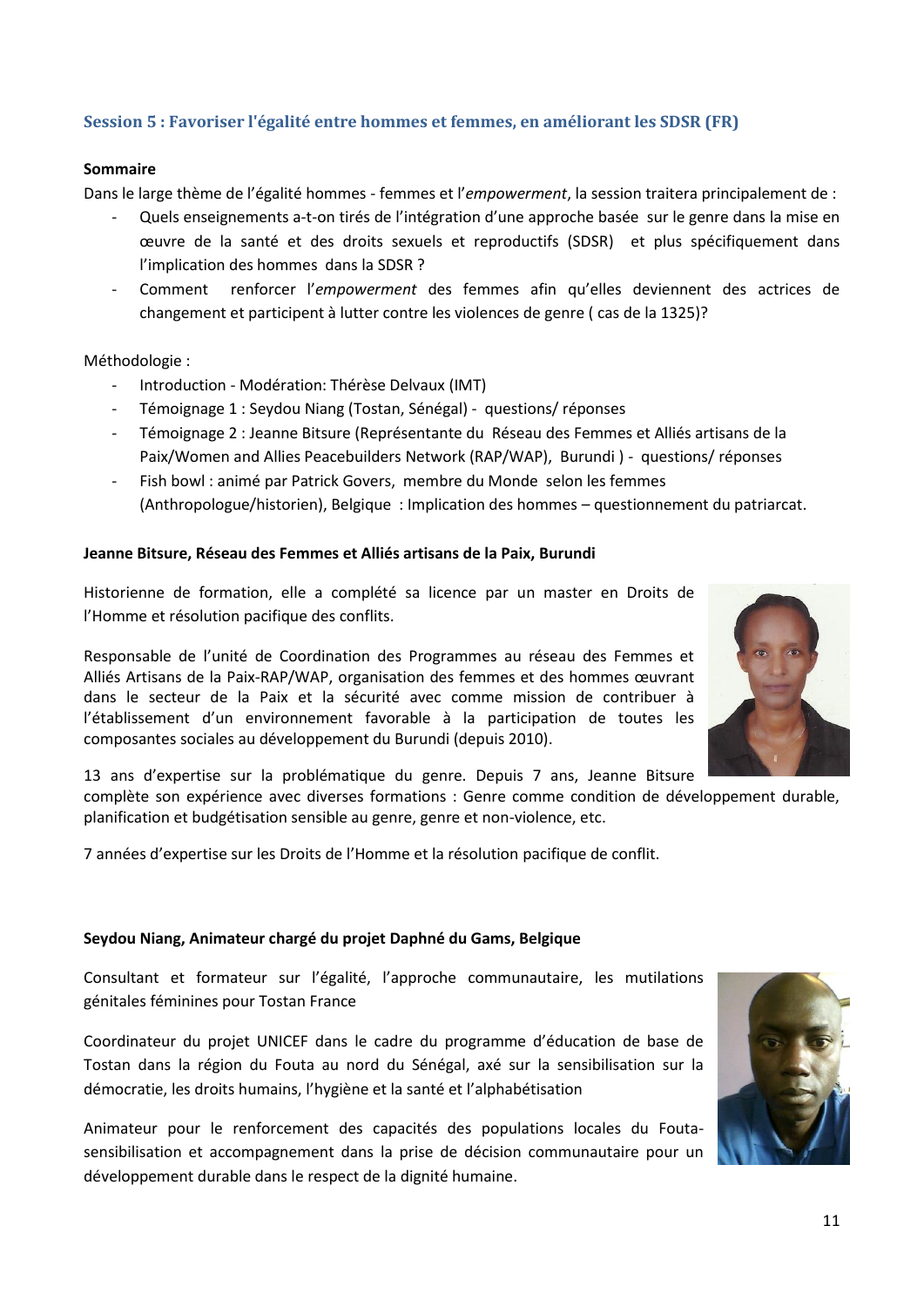### **Patrick Govers, Haute Ecole Libre Mosane, Belgique**

Currently professor of socio-anthropology in « Haute École Libre Mosane" (Liège) midwifery section and professor of history of social and economic doctrines in "Institut Supérieur des traducteurs et interprètes" (Brussels)

Has worked ten years in Nicaragua for the National Autonomous University of Nicaragua; carrying out a fieldwork in a popular barrio focused on gender relations, that is to say how to become a man and a woman in a specific context.

Has conducted a number of social researches in various fields (gender, paternity, masculinity) and as a part time researcher in the health public school of the University of Liège has investigated the field of mental health and communication among health professionals team involved in the house care of elderly people.

Since 2002, member of the NGO Le monde selon les femmes and thus currently taking part in the awareness' campaigns (for instance Stop prostitution) and training about masculinities intertwined with sexual and reproduction rights.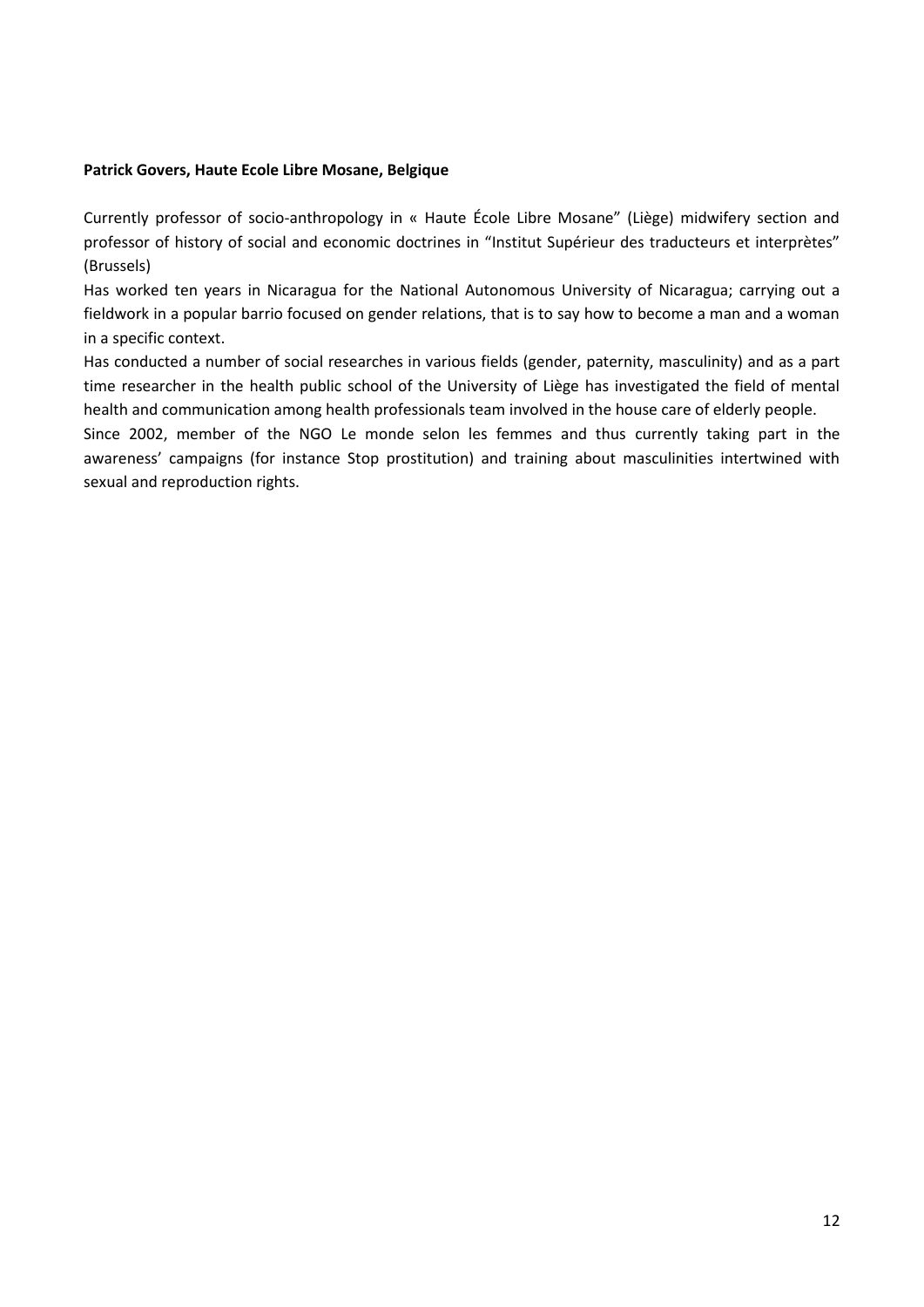# **Session 6: SRHR, population dynamics and sustainable development (EN)**

#### **Summary**

What are, 20 years after ICPD, the insights on the linkages between SRHR, population dynamics and (sustainable) development?

- What are the population dynamics affecting socio-economic development and environmental protection? To what extent can SRHR programmes, including family planning, be the answer?
- What lessons can we learn from the integration of SRHR in programmes aimed at socio-economic development or environmental protection?
- What is the impact of population dynamics on access to services, including SRHR-services?
- How is SRHR affected by population dynamics such as urbanisation and migration and how can we address this?

#### **Sarah Fischer, Population and Sustainability Network, UK**

Sarah Fisher has worked for the last 10 years in the international development and UK charity sectors promoting women's health, rights and empowerment. Since 2010 Sarah is working for the Population and Sustainability Network (PSN), an international network that brings together development, environment, reproductive health organizations and others to advance understanding of the relationships between population, health and sustainable development issues and to promote integrated approaches to these interconnected challenges. As Advocacy and Policy Manager at PSN, Sarah's work has recently focused on the post-2015 international development agenda, advocating a rights-based focus on population dynamics and prioritization of



SRHR. She also provides the Secretariat for the Population and Sustainable Development Alliance. Sarah holds a master's of international relations and an undergraduate degree in international development, both from the University of Leeds. She is Chair of Abortion Support Network, an organization that provides practical and financial support for women forced to travel to England from Ireland and Northern Ireland in order to access safe and legal abortions.

#### **Joan Regina Castro, PATH Foundation, Philippines**

Dr Joan Regina Castro has more than twenty years of experience working with diverse types of international and national organizations, agencies, institutions and companies on a range of sustainable development initiatives and community-based action programmes related to participatory resource management, pro-health, pro-environment, gender-equitable development and integrated approaches to climate change adaptation and resilience building. Her technical areas of expertise include strategic planning, policy advocacy, capacity building, women in leadership development, social marketing, behaviour change communication, public-private partnerships, program management, monitoring



and evaluation. While most of her experience is Philippines-based, Dr Castro also has worked with various